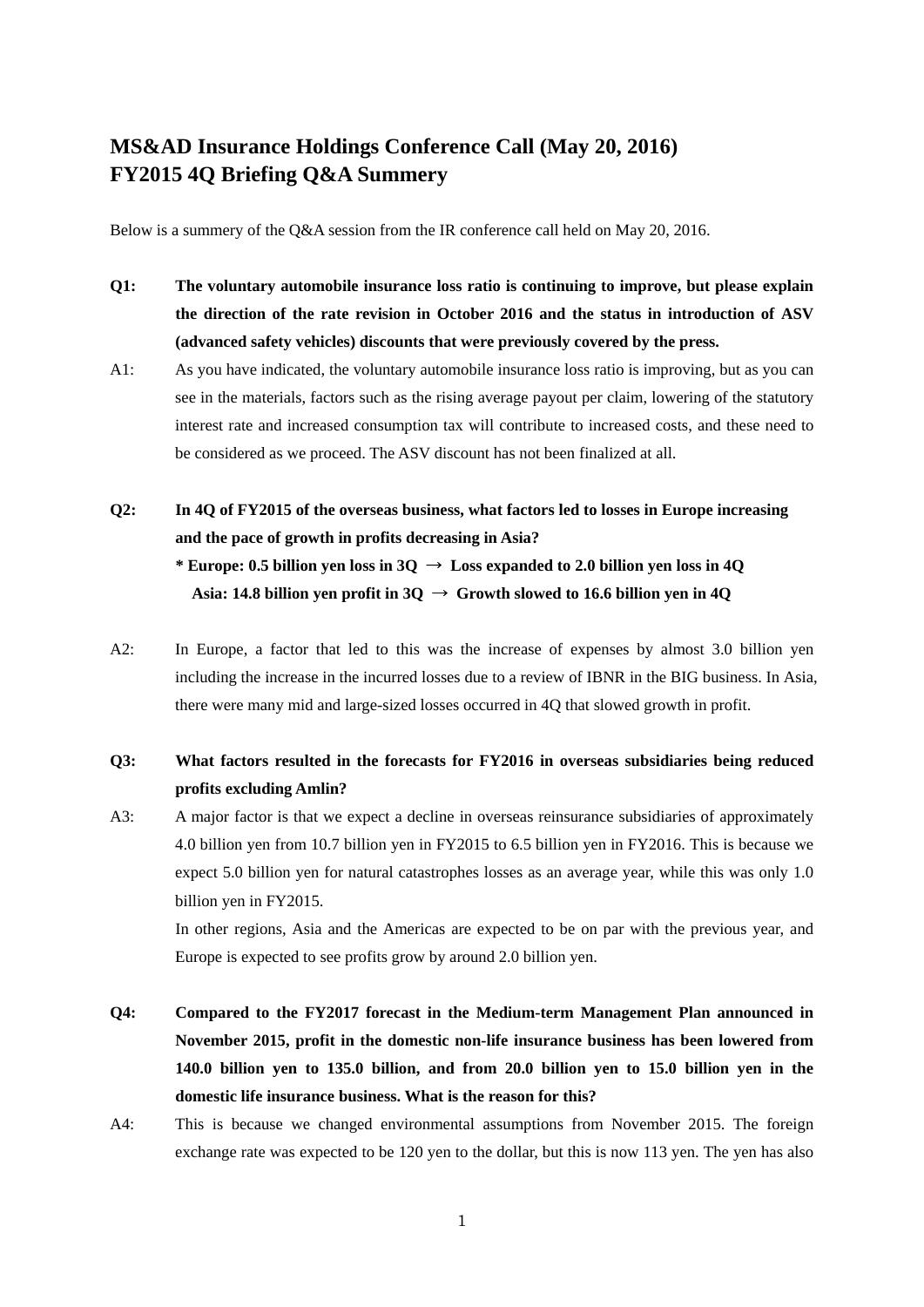appreciated against other currencies such as the pound. Interest rates have also fallen by 0.4 points, and these factors were taken into consideration to revise our targets.

- **Q5: The shareholder returns announced today seem to place more emphasis on dividends than the repurchase of your own shares than in the past. Please explain the basic approach to shareholder returns.**
- A5: As explained in the policy on shareholder returns, our basic approach is for stable dividends and we are aiming to increase dividends in the medium run by further increasing our earning power. We have increased the pace of hikes in dividends because we are more assured that we have increased our earning power through efforts made to date.

Furthermore, with regard to the repurchase of our own shares, considering that the company's shares remain undervalued, and we have decided to repurchase 10.0 billion yen of our own shares from the perspective of dynamic and flexible purchases of treasury stock.

- **Q6: 181.1 billion yen in strategic equity holdings were sold in FY2015, but which sector were most of the shares in 181.1 billion yen in strategic equity holdings you sold in FY2015?**
- A6: We have negotiated with all issuers to sell shares regardless of the sector or the issue, and such efforts led to the result.
- **Q7: What were the gains on the sale of strategic equity holdings in FY2015, and how much do you to plan to sell and for what gain on sales do you expect in FY2016?**
- A7: Gains on shares sold in FY2015 totaled 108.9 billion on a consolidated basis. Our target is to sell 500.0 billion yen by FY2017, and approximately 230.0 billion yen remains. In FY2016, we plan to sell around half this amount, or 120.0 billion yen. The gains on sales are expected to be more than 60.0 billion yen for the two companies combined.
- **Q8: Although Mitsui Sumitomo Insurance (referred to as**"**MSI**"**below) is expected to see underwriting profit excluding the catastrophe reserves and natural catastrophes rise by 30.0 billion yen from FY2015 to FY2016, Aioi Nissay Dowa Insurance (referred to as**"**ADI**" **below) is expected to see a decline of 10.0 billion yen. What is the reason for the different forecasts in the two companies?**
- A8: There is no difference between the two companies in terms of earned premiums, and incurred losses other than natural catastrophes are expected to increase by 11.0 billion yen at MSI and 47 .0 billion yen at ADI.

 The reason why ADI expects more incurred losses in FY2016 is that ADI expects the level seen in most years for FY2016, and there were fewer accidents covered by voluntary automobile insurance than in most years in FY2015, there were fewer major losses in bodily injury liability